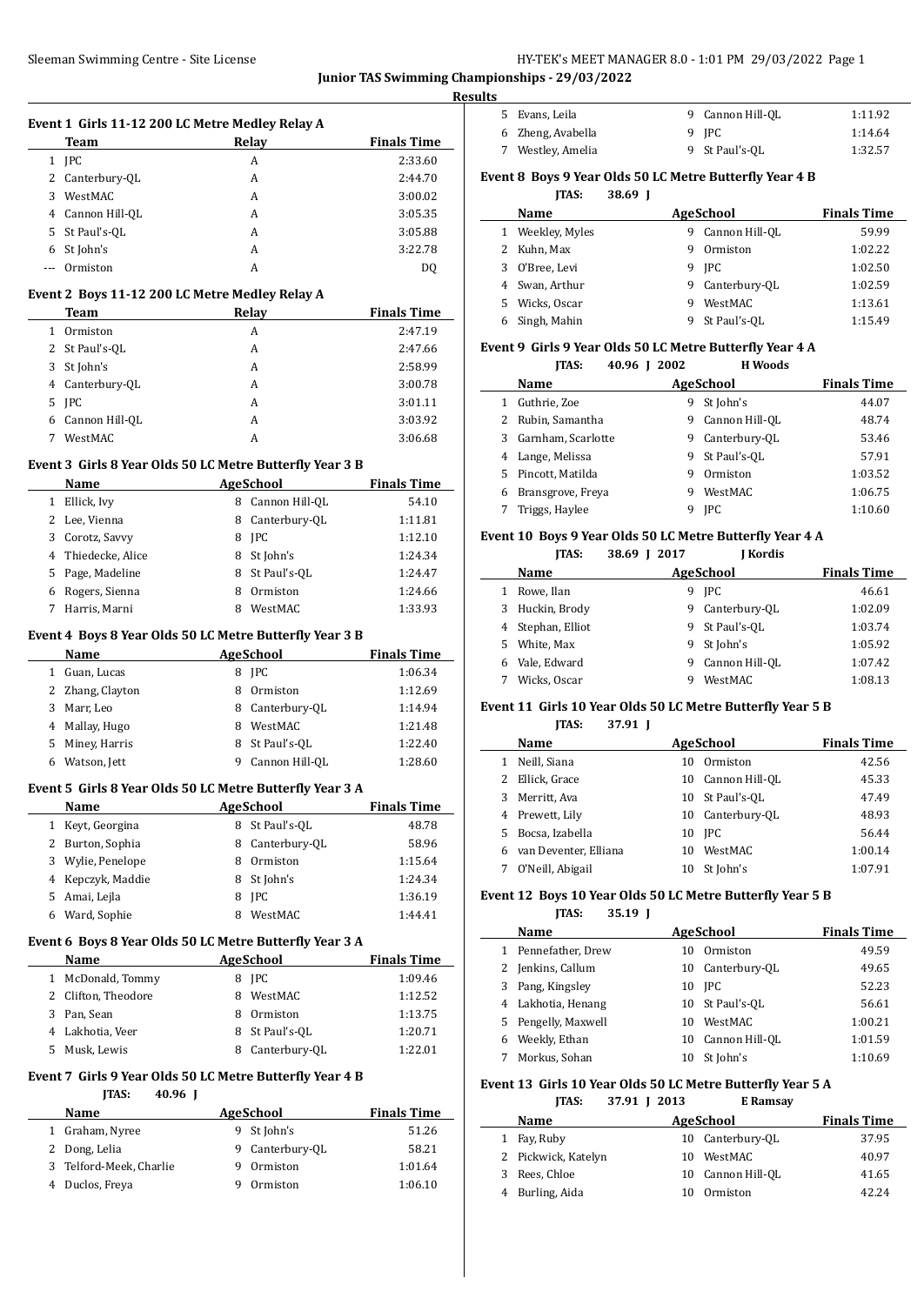# Sleeman Swimming Centre - Site License **HY-TEK's MEET MANAGER 8.0 - 1:01 PM 29/03/2022** Page 2 **Junior TAS Swimming Championships - 29/03/2022**

**Results**

 $\overline{a}$ 

 $\overline{a}$ 

#### **(Event 13 Girls 10 Year Olds 50 LC Metre Butterfly Year 5 A)**

|  | <b>Name</b>            | AgeSchool       | <b>Finals Time</b> |
|--|------------------------|-----------------|--------------------|
|  | 5 McDonald, Alexis     | 10 IPC          | 42.77              |
|  | 6 Merritt, Ava         | 10 St Paul's-OL | 50.28              |
|  | Rutherford-Currie, Mia | 10 St John's    | 1:06.34            |

### **Event 14 Boys 10 Year Olds 50 LC Metre Butterfly Year 5 A**

**JTAS: 35.19 J 2015 A McAlpine Name Age School Finals Time** 1 Theron, Oliver 10 St John's 37.28 2 Blakey, Jake 10 St Paul's-QL 39.88 Thirkill, Emmmett 10 Ormiston 44.35 Fazackerley, Luke 10 WestMAC 46.98 5 Budd, Kyle 10 Canterbury-OL 47.41 Dunham, Cayel 10 JPC 59.09 Adams, Heath 10 Cannon Hill-QL 1:09.65

#### **Event 15 Girls 11 Year Olds 50 LC Metre Butterfly Year 6 B**

#### **JTAS: 36.64 J**

|    | Name                       |    | AgeSchool         | <b>Finals Time</b> |
|----|----------------------------|----|-------------------|--------------------|
|    | 1 McLauchlan, Molly        |    | 11 <b>IPC</b>     | 39.54              |
|    | 2 List, Charli             |    | 11 Canterbury-OL  | 40.52              |
| 3. | Wyer, Dorothy              |    | 11 Cannon Hill-OL | 45.39              |
|    | Fisher, Siaan              | 11 | Ormiston          | 50.97              |
|    | 5 Van Zanden Bitmead, Eden | 11 | WestMAC           | 51.39              |
| 6  | Guy, Amelie                |    | 11 St Paul's-OL   | 57.31              |
|    | Lowe, Emmilene             |    | St John's         | 1:01.43            |

#### **Event 16 Boys 11 Year Olds 50 LC Metre Butterfly Year 6 B**

#### **JTAS: 33.06 J**

|   | <b>Name</b>     |    | AgeSchool         | <b>Finals Time</b> |
|---|-----------------|----|-------------------|--------------------|
|   | Flaksbard, Luiz | 11 | Ormiston          | 41.16              |
|   | Parker, Jack    |    | 11 St Paul's-OL   | 44.27              |
| 3 | Tennant, Tobias |    | 11 Cannon Hill-OL | 46.00              |
| 4 | Deane, Finn     | 11 | WestMAC           | 50.34              |
| 5 | Wright, Eli     |    | 11 <b>IPC</b>     | 52.04              |
| 6 | Watt, Finn      |    | 11 Canterbury-OL  | 58.12              |
|   | Tran, Dat       | 11 | St John's         | 1:00.35            |

#### **Event 17 Girls 11 Year Olds 50 LC Metre Butterfly Year 6 A**

**JTAS: 33.99 J 2020 Kira Mollee**

|   | Name              |    | AgeSchool         | <b>Finals Time</b> |
|---|-------------------|----|-------------------|--------------------|
|   | Ho, Renita        |    | 11 <b>IPC</b>     | 37.11              |
|   | Monroe, Evie      |    | 11 Canterbury-OL  | 41.95              |
| 3 | Guandalini, Eliza |    | 11 Cannon Hill-OL | 44.77              |
| 4 | White, Sienna     | 11 | St John's         | 47.45              |
| 5 | Leggett, Isabella | 11 | St Paul's-OL      | 52.16              |
|   | Jordan, Tegan     | 11 | WestMAC           | 53.85              |
|   | Hunter, Olivia    | 11 | Ormiston          | 54.07              |
|   |                   |    |                   |                    |

# **Event 18 Boys 11 Year Olds 50 LC Metre Butterfly Year 6 A**

|   | <b>ITAS:</b>          | 33.06   2016 | <b>A McAlpine</b> |                    |
|---|-----------------------|--------------|-------------------|--------------------|
|   | Name                  |              | AgeSchool         | <b>Finals Time</b> |
| 1 | Holdway, Luke         |              | 11 <b>IPC</b>     | 41.30              |
|   | 2 Kepczyk, Jonathan   |              | 11 St John's      | 41.58              |
| 3 | Guy, Charlie          |              | 11 St Paul's-OL   | 42.50              |
| 4 | Zharkov, Ivan         | 11           | Ormiston          | 42.93              |
|   | 5 Samson-Wood, Ashton |              | 11 Cannon Hill-OL | 45.01              |
| 6 | van Deventer, Caleb   | 11           | WestMAC           | 50.28              |
|   | Newton, Banjo         |              | 11 Canterbury-OL  | 53.69              |

# **Event 19 Girls 8 Year Olds 50 LC Metre Breaststroke Year 3 B**

| Name             | AgeSchool        | <b>Finals Time</b> |  |
|------------------|------------------|--------------------|--|
| 1 Rix. Charlotte | 8 Cannon Hill-OL | 1:00.46            |  |

|   | 2 Lee, Vienna     |   | 8 Canterbury-OL | 1:01.70 |
|---|-------------------|---|-----------------|---------|
| 3 | McKinnon, Elsie   | 8 | St John's       | 1:09.10 |
|   | 4 Wylie, Penelope | 8 | Ormiston        | 1:13.80 |
|   | 5 McCloy, Lexie   |   | 8 St Paul's-OL  | 1:20.62 |
|   | Orth, Olive       |   | 8 IPC           | 1:28.00 |
|   | Lendvai, Hollie   | 8 | WestMAC         | 1:30.21 |

# **Event 20 Boys 8 Year Olds 50 LC Metre Breaststroke Year 3 B**

|    | <b>Name</b>      |   | <b>AgeSchool</b> | <b>Finals Time</b> |
|----|------------------|---|------------------|--------------------|
| 1  | McDonald, Tommy  | 8 | <b>IPC</b>       | 1:04.36            |
|    | Giles, Bryn      | 8 | Cannon Hill-OL   | 1:06.75            |
|    | Miney, Harris    | 8 | St Paul's-OL     | 1:08.29            |
|    | Neale, Spencer   | 8 | WestMAC          | 1:15.61            |
| 5. | Small, Sebastian | 8 | St John's        | 1:21.10            |
|    | Zhang, Clayton   | 8 | Ormiston         | 1:28.07            |
|    | Marr, Leo        | 8 | Canterbury-OL    | 1:46.84            |

# **Event 21 Girls 8 Year Olds 50 LC Metre Breaststroke Year 3 A**

|    | Name            |   | AgeSchool      | <b>Finals Time</b> |
|----|-----------------|---|----------------|--------------------|
|    | Ellick, Ivy     | 8 | Cannon Hill-OL | 54.29              |
| 2  | Burton, Sophia  | 8 | Canterbury-OL  | 54.84              |
| 3  | Kepczyk, Maddie | 8 | St John's      | 1:01.36            |
| 4  | Keyt, Georgina  | 8 | St Paul's-OL   | 1:05.35            |
| 5. | Turner, Vienna  | 8 | Ormiston       | 1:12.50            |
| 6  | Amai, Lejla     | 8 | <b>IPC</b>     | 1:19.42            |
|    | Harris, Marni   | 8 | WestMAC        | 1:24.44            |

### **Event 22 Boys 8 Year Olds 50 LC Metre Breaststroke Year 3 A**

|   | Name            |   | AgeSchool      | <b>Finals Time</b> |
|---|-----------------|---|----------------|--------------------|
|   | Guan, Lucas     | 8 | <b>IPC</b>     | 1:02.54            |
| 2 | Hill, Lawson    | 8 | St Paul's-OL   | 1:07.96            |
| 3 | Howlett, Austin | 8 | St John's      | 1:08.86            |
| 4 | Bayley, Lincoln | 8 | WestMAC        | 1:13.90            |
| 5 | Pan, Sean       | 8 | Ormiston       | 1:14.10            |
| 6 | Tate, Noah      | 8 | Cannon Hill-OL | 1:15.17            |
|   | Musk, Lewis     | 8 | Canterbury-OL  | 1:39.21            |
|   |                 |   |                |                    |

# **Event 23 Girls 9 Year Olds 50 LC Metre Breaststroke Year 4 B**

**JTAS: 50.88 J**

|    | Name              |   | <b>AgeSchool</b> | <b>Finals Time</b> |
|----|-------------------|---|------------------|--------------------|
|    | Beh, Pegella      | 9 | Canterbury-OL    | 50.95              |
| 2  | Graham, Nyree     | 9 | St John's        | 55.22              |
| 3  | Duclos, Freya     | 9 | Ormiston         | 1:04.78            |
| 4  | Triggs, Haylee    | 9 | <b>IPC</b>       | 1:05.60            |
| 5. | Kadiyala, Nikita  | 9 | Cannon Hill-OL   | 1:06.57            |
| 6  | Coubrough, Sophie | 9 | WestMAC          | 1:09.48            |
|    | Miller, Bridie    | 9 | St Paul's-OL     | 1:10.86            |
|    |                   |   |                  |                    |

#### **Event 24 Boys 9 Year Olds 50 LC Metre Breaststroke Year 4 B JTAS: 48.68 J**

|    | , 1733<br>TO.UO I    |                     |                    |
|----|----------------------|---------------------|--------------------|
|    | Name                 | <b>AgeSchool</b>    | <b>Finals Time</b> |
|    | 0'Bree, Levi         | <b>IPC</b><br>9     | 56.42              |
|    | 2 Herrera, Jacob     | Ormiston<br>9       | 57.59              |
| 3  | Vale, Edward         | Cannon Hill-OL<br>9 | 57.85              |
| 4  | McArthur, Christian  | St Paul's-OL<br>9   | 1:03.53            |
| 5. | Taylor, Caden        | Canterbury-OL<br>9  | 1:03.93            |
| 6  | van Deventer, Finley | WestMAC<br>9        | 1:05.15            |
|    | Wu. Ethan            | St John's<br>9      | 1:05.69            |
|    |                      |                     |                    |

#### **Event 25 Girls 9 Year Olds 50 LC Metre Breaststroke Year 4 A JTAS: 50.88 J 2001 V Moss**

| Name           | AgeSchool       | <b>Finals Time</b> |
|----------------|-----------------|--------------------|
| 1 Guthrie, Zoe | 9 St John's     | 52.57              |
| 2 Dong, Lelia  | 9 Canterbury-OL | 54.68              |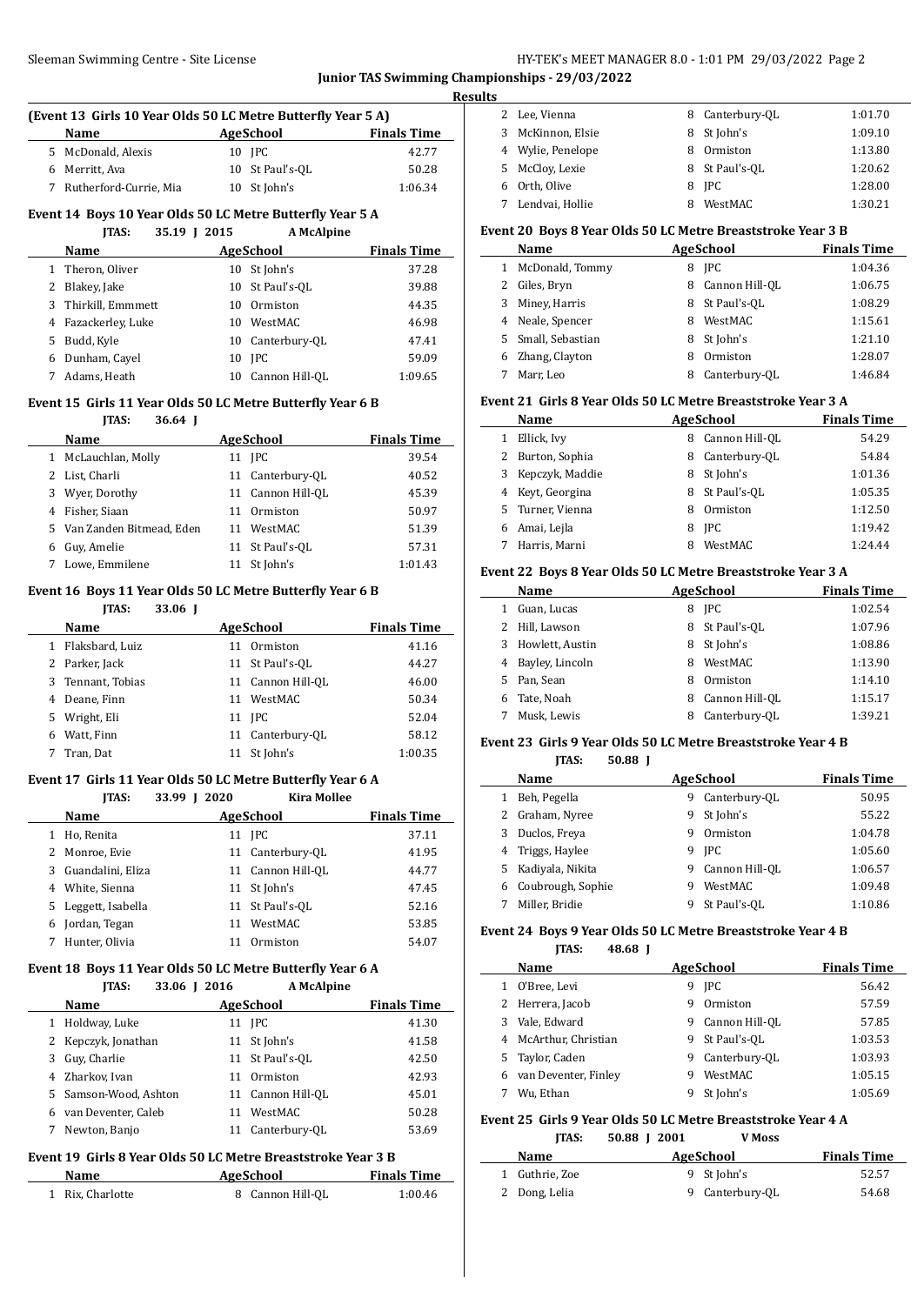#### Sleeman Swimming Centre - Site License

|                                                | HY-TEK's MEET MANAGER 8.0 - 1:01 PM 29/03/2022 Page 3 |  |  |
|------------------------------------------------|-------------------------------------------------------|--|--|
| Junior TAS Swimming Championships - 29/03/2022 |                                                       |  |  |

**Results**

#### **(Event 25 Girls 9 Year Olds 50 LC Metre Breaststroke Year 4 A)**

| AgeSchool<br><b>Name</b> |   |                  | <b>Finals Time</b> |  |
|--------------------------|---|------------------|--------------------|--|
| 3 Zheng, Avabella        |   | 9 IPC            | 1:01.21            |  |
| 4 Lin, Prudence          | 9 | Ormiston         | 1:01.33            |  |
| 5 Bransgrove, Freya      | 9 | WestMAC          | 1:05.03            |  |
| 6 Treadwell, Livia       |   | 9 Cannon Hill-OL | 1:05.56            |  |
| Lange, Melissa           |   | St Paul's-OL     | 1:07.70            |  |

#### **Event 26 Boys 9 Year Olds 50 LC Metre Breaststroke Year 4 A JTAS: 48.68 J 2017 C Luo**

|   | <b>Name</b>          |    | AgeSchool      | <b>Finals Time</b> |
|---|----------------------|----|----------------|--------------------|
|   | Rowe, Ilan           | 9. | <b>IPC</b>     | 56.23              |
|   | 2 Calderon, Levi     | 9  | Cannon Hill-OL | 58.70              |
| 3 | Marr, Patrick        | 9. | Canterbury-OL  | 1:03.03            |
|   | 4 White, Max         | 9  | St John's      | 1:04.39            |
|   | 5 Stephan, Elliot    | 9  | St Paul's-OL   | 1:06.08            |
|   | van Deventer, Finley | 9  | WestMAC        | 1:07.75            |

#### **Event 27 Girls 10 Year Olds 50 LC Metre Breaststroke Year 5 B**

# **JTAS: 43.48 J Name AgeSchool Finals Time**  Neill, Siana 10 Ormiston 50.77 Choi, Leah 10 Canterbury-QL 52.78 Coburn, Holly 10 Cannon Hill-QL 56.14 Chen, Lindy 10 JPC 56.19 van Deventer, Elliana 10 WestMAC 56.57 Merritt, Ava 10 St Paul's-QL 57.68 O'Neill, Abigail 10 St John's 1:11.24

# **Event 28 Boys 10 Year Olds 50 LC Metre Breaststroke Year 5 B**

| 39.97 |
|-------|
|       |

|   | Name                | AgeSchool |                  | <b>Finals Time</b> |
|---|---------------------|-----------|------------------|--------------------|
|   | Hobbs, Mitchell     | 10        | St Paul's-OL     | 51.64              |
|   | 2 Thirkill, Emmmett | 10        | Ormiston         | 53.59              |
| 3 | Barnes, Harry       |           | 10 IPC           | 55.18              |
| 4 | Budd, Kyle          |           | 10 Canterbury-OL | 57.77              |
|   | 5 Parfitt, Rylan    | 10        | Cannon Hill-OL   | 59.18              |
| 6 | Hillier. Max        | 10        | WestMAC          | 1:07.37            |
|   | Marentis, Aethon    | 10        | St John's        | 1:07.55            |

#### **Event 29 Girls 10 Year Olds 50 LC Metre Breaststroke Year 5 A JTAS: 43.48 J 2017 H Lingo**

| Name                | AgeSchool            | <b>Finals Time</b> |  |  |
|---------------------|----------------------|--------------------|--|--|
| Fay, Ruby<br>1      | Canterbury-OL<br>10  | 46.17              |  |  |
| 2 McDonald, Alexis  | 10 IPC               | 48.30              |  |  |
| Rees, Chloe<br>3    | Cannon Hill-OL<br>10 | 49.49              |  |  |
| 4 Burling, Aida     | Ormiston<br>10       | 50.59              |  |  |
| 5 Pickwick, Katelyn | WestMAC<br>10        | 52.75              |  |  |
| Blakey, Ava<br>6    | 10 St Paul's-OL      | 56.19              |  |  |
| Fisher, Imogen      | St John's<br>10      | 1:07.11            |  |  |
|                     |                      |                    |  |  |

#### **Event 30 Boys 10 Year Olds 50 LC Metre Breaststroke Year 5 A JTAS: 39.97 J 2015 A McAlpine**

|    | .                 |    | 1.1.1.01.01.01.01.00 |                    |
|----|-------------------|----|----------------------|--------------------|
|    | Name              |    | AgeSchool            | <b>Finals Time</b> |
|    | Blakey, Jake      |    | 10 St Paul's-OL      | 48.23              |
|    | 2 Theron, Oliver  |    | 10 St John's         | 48.53              |
| 3  | Pennefather, Drew | 10 | Ormiston             | 52.75              |
| 4  | Fazackerley, Luke | 10 | WestMAC              | 53.87              |
| 5. | Jenkins, Callum   | 10 | Canterbury-OL        | 53.98              |
| 6  | Weekly, Ethan     | 10 | Cannon Hill-OL       | 1:02.23            |
|    | Dunham, Cavel     | 10 | <b>IPC</b>           | 1:05.30            |

#### **Event 31 Girls 11 Year Olds 50 LC Metre Breaststroke Year 6 B JTAS: 37.97 J**

|   | Name                   |               | AgeSchool         | <b>Finals Time</b> |
|---|------------------------|---------------|-------------------|--------------------|
| 1 | Messer, Gabrielle      | 11 <b>IPC</b> |                   | 48.71              |
|   | 2 List, Charli         |               | 11 Canterbury-OL  | 49.74              |
|   | 3 Armstrong, Charlotte |               | 11 St Paul's-OL   | 53.04              |
| 4 | Walter, Isabel         |               | 11 Cannon Hill-OL | 53.92              |
|   | 5 Fisher, Siaan        | 11            | Ormiston          | 55.38              |
|   | 6 Jordan, Tegan        | 11            | WestMAC           | 56.32              |
|   | Bate, Victoria         |               | St John's         | 1:02.82            |

# **Event 32 Boys 11 Year Olds 50 LC Metre Breaststroke Year 6 B**

**JTAS: 42.89 J**

|   | Name              | <b>AgeSchool</b> |                   | <b>Finals Time</b> |
|---|-------------------|------------------|-------------------|--------------------|
|   | 1 Tennant, Tobias |                  | 11 Cannon Hill-OL | 49.62              |
|   | 2 Guy, Charlie    |                  | 11 St Paul's-OL   | 51.08              |
|   | 3 Thomas, Reuben  |                  | 11 St John's      | 51.54              |
|   | Whittal, Blake    |                  | 11 Ormiston       | 51.79              |
|   | 5 Preston, Oliver |                  | 11 <b>IPC</b>     | 52.83              |
| 6 | Deane, Finn       | 11               | WestMAC           | 53.38              |
|   | Newton, Banjo     |                  | 11 Canterbury-OL  | 54.67              |

# **Event 33 Girls 11 Year Olds 50 LC Metre Breaststroke Year 6 A**

**JTAS: 37.97 J 2018 H Lingo**

|    | Name              |    | AgeSchool         | <b>Finals Time</b> |
|----|-------------------|----|-------------------|--------------------|
|    | Ho, Renita        |    | 11 <b>IPC</b>     | 43.07              |
|    | 2 Monroe, Evie    |    | 11 Canterbury-OL  | 47.06              |
| 3  | Wyer, Dorothy     |    | 11 Cannon Hill-OL | 52.31              |
| 4  | Hunter, Olivia    | 11 | Ormiston          | 54.78              |
| 5. | Jefferd, Lottie   | 11 | WestMAC           | 55.78              |
|    | Leggett, Isabella |    | 11 St Paul's-OL   | 57.59              |
|    | White, Sienna     |    | 11 St John's      | 1:01.31            |

#### **Event 34 Boys 11 Year Olds 50 LC Metre Breaststroke Year 6 A**

|   | 39.99<br><b>ITAS:</b> | 2020 | Min Oh            |                    |
|---|-----------------------|------|-------------------|--------------------|
|   | Name                  |      | <b>AgeSchool</b>  | <b>Finals Time</b> |
|   | Kepczyk, Jonathan     | 11   | St John's         | 44.67              |
| 2 | Ludjio, Abraham       |      | 11 St Paul's-OL   | 48.51              |
| 3 | Flaksbard, Luiz       | 11   | Ormiston          | 48.69              |
|   | Samson-Wood, Ashton   |      | 11 Cannon Hill-OL | 49.17              |
| 5 | Franklin, Darcy       | 11   | Canterbury-OL     | 54.84              |
| 6 | Holdway, Luke         | 11   | <b>IPC</b>        | 56.39              |
|   | van Deventer, Caleb   |      | WestMAC           | 57.55              |

#### **Event 35 Girls 8-10 200 LC Metre Medley Relay A**

|   | <b>Team</b>       | Relay | <b>Finals Time</b> |
|---|-------------------|-------|--------------------|
| 1 | St John's         | А     | 3:26.15            |
|   | 2 Cannon Hill-OL  | А     | 3:31.00            |
| 3 | Ormiston          | А     | 3:53.33            |
|   | 4 IPC             | А     | 4:05.45            |
|   | --- St Paul's-OL  | А     | D <sub>0</sub>     |
|   | --- WestMAC       | А     | D <sub>0</sub>     |
|   | --- Canterbury-OL | А     | D <sub>0</sub>     |

#### **Event 36 Boys 8-10 200 LC Metre Medley Relay A**

 $\overline{a}$ 

|    | <b>Team</b>      | Relay | <b>Finals Time</b> |
|----|------------------|-------|--------------------|
|    | 1 Canterbury-OL  | A     | 3:12.55            |
|    | 2 IPC            | A     | 3:26.26            |
|    | 3 St John's      | A     | 3:29.47            |
|    | 4 Cannon Hill-OL | A     | 3:36.31            |
| 5. | Ormiston         | A     | 3:44.66            |
|    | 6 St Paul's-OL   | A     | 3:55.88            |
|    | WestMAC          | A     | 4:20.80            |
|    |                  |       |                    |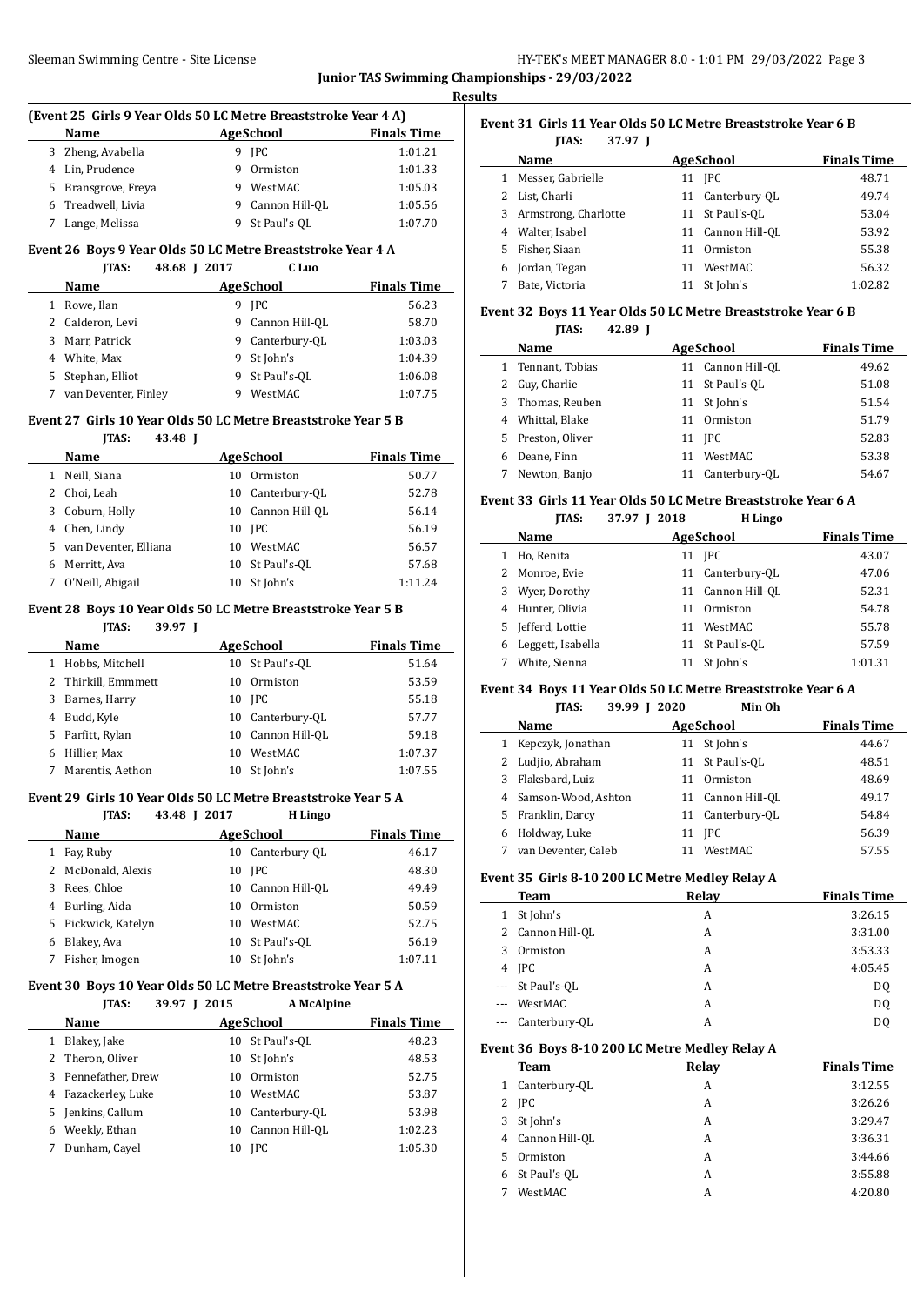# HY-TEK's MEET MANAGER 8.0 - 1:01 PM 29/03/2022 Page 4 **Junior TAS Swimming Championships - 29/03/2022**

**Results**

| Event 37 Girls 8 Year Olds 50 LC Metre Freestyle Year 3 D<br><b>AgeSchool</b><br>Name<br>1 Wilkes, Ava<br>8 Cannon Hill-QL<br>2 Rogers, Sienna<br>Ormiston<br>8<br>3 Culey, Maya<br>8 St John's<br>4 Drysdale, Ava<br>8 WestMAC<br>5 Leggett, Charlotte<br>8 St Paul's-QL<br>6 Corotz, Savvy<br>8 JPC<br>7 O'Rourke, Annalise<br>8 Canterbury-QL<br>Event 38 Boys 8 Year Olds 50 LC Metre Freestyle Year 3 D<br><b>Example 2</b> AgeSchool<br>Name<br>8 Cannon Hill-QL<br>1 Grogan, Joe<br>2 Lakhotia, Veer<br>8 St Paul's-QL<br>3 Chen, Kyle<br><b>IPC</b><br>8<br>4 Brookes, Ethan<br>8 Ormiston<br>5 Guzman, Aldridge<br>8<br>St John's<br>6 Virk, Angad<br>8 Canterbury-OL<br>7 Brigginshaw, Tyler<br>8 WestMAC<br>Event 39 Girls 8 Year Olds 50 LC Metre Freestyle Year 3 C<br><b>AgeSchool</b><br>Name<br>1 Webster, Sophia<br>8 Cannon Hill-QL<br>2 Boyko, Nerriah<br>8 St John's<br>3 Savage, Margaret<br>8 Canterbury-QL<br>4 Orth, Olive<br>8 JPC<br>5 Page, Madeline<br>8 St Paul's-QL<br>6 Li, Grace<br>8<br>Ormiston<br>8 WestMAC<br>7<br>Christensen, Emma<br>Event 40 Boys 8 Year Olds 50 LC Metre Freestyle Year 3 C<br><b>AgeSchool</b><br>Name<br>1 Parker, Jagger<br>8 JPC<br>8 St Paul's-QL<br>2 Foot, Jayden<br>3 Barker, Lucas<br>8 Cannon Hill-QL<br>4<br>Yang, Charlie<br>8<br>Ormiston<br>Choi, Hugh<br>Canterbury-QL<br>5.<br>8<br>6 Bayley, Lincoln<br>WestMAC<br>8<br>Small, Sebastian<br>St John's<br>7<br>8<br>Event 41 Girls 8 Year Olds 50 LC Metre Freestyle Year 3 B<br>AgeSchool<br>Name<br>1 Ellick, Ivy<br>8 Cannon Hill-QL<br>2 Lee, Vienna<br>Canterbury-QL<br>8<br>St John's<br>3 McKinnon, Elsie<br>8<br>4 Wylie, Penelope<br>Ormiston<br>8<br>5 Lendvai, Hollie<br>WestMAC<br>8<br>6 McCloy, Lexie<br>St Paul's-OL<br>8<br>7<br>Amai, Lejla<br><b>JPC</b><br>8<br>Event 42 Boys 8 Year Olds 50 LC Metre Freestyle Year 3 B<br><b>AgeSchool</b><br>Name<br>8 Cannon Hill-QL<br>1 Giles, Bryn<br>2 Guan, Lucas<br>8<br>JPC<br>3 Howlett, Austin<br>St John's<br>8<br>4 Zhou, Antony<br>St Paul's-QL<br>8<br>5 Pan, Sean<br>8<br>Ormiston<br>6 Mallay, Hugo<br>8<br>WestMAC<br>Marr, Leo<br>Canterbury-QL<br>7<br>8<br>Event 43 Girls 8 Year Olds 50 LC Metre Freestyle Year 3 A<br><b>AgeSchool</b><br>Name<br>Rix, Charlotte<br>Cannon Hill-QL<br>42.97<br>$\mathbf{1}$<br>8 |  |  | <b>Junior TAS Swimming Character</b> |
|-----------------------------------------------------------------------------------------------------------------------------------------------------------------------------------------------------------------------------------------------------------------------------------------------------------------------------------------------------------------------------------------------------------------------------------------------------------------------------------------------------------------------------------------------------------------------------------------------------------------------------------------------------------------------------------------------------------------------------------------------------------------------------------------------------------------------------------------------------------------------------------------------------------------------------------------------------------------------------------------------------------------------------------------------------------------------------------------------------------------------------------------------------------------------------------------------------------------------------------------------------------------------------------------------------------------------------------------------------------------------------------------------------------------------------------------------------------------------------------------------------------------------------------------------------------------------------------------------------------------------------------------------------------------------------------------------------------------------------------------------------------------------------------------------------------------------------------------------------------------------------------------------------------------------------------------------------------------------------------------------------------------------------------------------------------------------------------------------------------------------------------------------------------------------------------------------------------------------------------------------------------------------------------------------------------------------|--|--|--------------------------------------|
|                                                                                                                                                                                                                                                                                                                                                                                                                                                                                                                                                                                                                                                                                                                                                                                                                                                                                                                                                                                                                                                                                                                                                                                                                                                                                                                                                                                                                                                                                                                                                                                                                                                                                                                                                                                                                                                                                                                                                                                                                                                                                                                                                                                                                                                                                                                       |  |  |                                      |
|                                                                                                                                                                                                                                                                                                                                                                                                                                                                                                                                                                                                                                                                                                                                                                                                                                                                                                                                                                                                                                                                                                                                                                                                                                                                                                                                                                                                                                                                                                                                                                                                                                                                                                                                                                                                                                                                                                                                                                                                                                                                                                                                                                                                                                                                                                                       |  |  | <b>Finals Time</b>                   |
|                                                                                                                                                                                                                                                                                                                                                                                                                                                                                                                                                                                                                                                                                                                                                                                                                                                                                                                                                                                                                                                                                                                                                                                                                                                                                                                                                                                                                                                                                                                                                                                                                                                                                                                                                                                                                                                                                                                                                                                                                                                                                                                                                                                                                                                                                                                       |  |  | 52.76                                |
|                                                                                                                                                                                                                                                                                                                                                                                                                                                                                                                                                                                                                                                                                                                                                                                                                                                                                                                                                                                                                                                                                                                                                                                                                                                                                                                                                                                                                                                                                                                                                                                                                                                                                                                                                                                                                                                                                                                                                                                                                                                                                                                                                                                                                                                                                                                       |  |  | 55.43                                |
|                                                                                                                                                                                                                                                                                                                                                                                                                                                                                                                                                                                                                                                                                                                                                                                                                                                                                                                                                                                                                                                                                                                                                                                                                                                                                                                                                                                                                                                                                                                                                                                                                                                                                                                                                                                                                                                                                                                                                                                                                                                                                                                                                                                                                                                                                                                       |  |  | 59.37                                |
|                                                                                                                                                                                                                                                                                                                                                                                                                                                                                                                                                                                                                                                                                                                                                                                                                                                                                                                                                                                                                                                                                                                                                                                                                                                                                                                                                                                                                                                                                                                                                                                                                                                                                                                                                                                                                                                                                                                                                                                                                                                                                                                                                                                                                                                                                                                       |  |  | 1:09.96                              |
|                                                                                                                                                                                                                                                                                                                                                                                                                                                                                                                                                                                                                                                                                                                                                                                                                                                                                                                                                                                                                                                                                                                                                                                                                                                                                                                                                                                                                                                                                                                                                                                                                                                                                                                                                                                                                                                                                                                                                                                                                                                                                                                                                                                                                                                                                                                       |  |  | 1:10.64                              |
|                                                                                                                                                                                                                                                                                                                                                                                                                                                                                                                                                                                                                                                                                                                                                                                                                                                                                                                                                                                                                                                                                                                                                                                                                                                                                                                                                                                                                                                                                                                                                                                                                                                                                                                                                                                                                                                                                                                                                                                                                                                                                                                                                                                                                                                                                                                       |  |  | 1:13.81                              |
|                                                                                                                                                                                                                                                                                                                                                                                                                                                                                                                                                                                                                                                                                                                                                                                                                                                                                                                                                                                                                                                                                                                                                                                                                                                                                                                                                                                                                                                                                                                                                                                                                                                                                                                                                                                                                                                                                                                                                                                                                                                                                                                                                                                                                                                                                                                       |  |  | 1:14.88                              |
|                                                                                                                                                                                                                                                                                                                                                                                                                                                                                                                                                                                                                                                                                                                                                                                                                                                                                                                                                                                                                                                                                                                                                                                                                                                                                                                                                                                                                                                                                                                                                                                                                                                                                                                                                                                                                                                                                                                                                                                                                                                                                                                                                                                                                                                                                                                       |  |  |                                      |
|                                                                                                                                                                                                                                                                                                                                                                                                                                                                                                                                                                                                                                                                                                                                                                                                                                                                                                                                                                                                                                                                                                                                                                                                                                                                                                                                                                                                                                                                                                                                                                                                                                                                                                                                                                                                                                                                                                                                                                                                                                                                                                                                                                                                                                                                                                                       |  |  | <b>Finals Time</b>                   |
|                                                                                                                                                                                                                                                                                                                                                                                                                                                                                                                                                                                                                                                                                                                                                                                                                                                                                                                                                                                                                                                                                                                                                                                                                                                                                                                                                                                                                                                                                                                                                                                                                                                                                                                                                                                                                                                                                                                                                                                                                                                                                                                                                                                                                                                                                                                       |  |  | 54.51                                |
|                                                                                                                                                                                                                                                                                                                                                                                                                                                                                                                                                                                                                                                                                                                                                                                                                                                                                                                                                                                                                                                                                                                                                                                                                                                                                                                                                                                                                                                                                                                                                                                                                                                                                                                                                                                                                                                                                                                                                                                                                                                                                                                                                                                                                                                                                                                       |  |  | 54.56                                |
|                                                                                                                                                                                                                                                                                                                                                                                                                                                                                                                                                                                                                                                                                                                                                                                                                                                                                                                                                                                                                                                                                                                                                                                                                                                                                                                                                                                                                                                                                                                                                                                                                                                                                                                                                                                                                                                                                                                                                                                                                                                                                                                                                                                                                                                                                                                       |  |  | 54.75                                |
|                                                                                                                                                                                                                                                                                                                                                                                                                                                                                                                                                                                                                                                                                                                                                                                                                                                                                                                                                                                                                                                                                                                                                                                                                                                                                                                                                                                                                                                                                                                                                                                                                                                                                                                                                                                                                                                                                                                                                                                                                                                                                                                                                                                                                                                                                                                       |  |  | 58.50                                |
|                                                                                                                                                                                                                                                                                                                                                                                                                                                                                                                                                                                                                                                                                                                                                                                                                                                                                                                                                                                                                                                                                                                                                                                                                                                                                                                                                                                                                                                                                                                                                                                                                                                                                                                                                                                                                                                                                                                                                                                                                                                                                                                                                                                                                                                                                                                       |  |  | 59.00                                |
|                                                                                                                                                                                                                                                                                                                                                                                                                                                                                                                                                                                                                                                                                                                                                                                                                                                                                                                                                                                                                                                                                                                                                                                                                                                                                                                                                                                                                                                                                                                                                                                                                                                                                                                                                                                                                                                                                                                                                                                                                                                                                                                                                                                                                                                                                                                       |  |  | 1:12.52                              |
|                                                                                                                                                                                                                                                                                                                                                                                                                                                                                                                                                                                                                                                                                                                                                                                                                                                                                                                                                                                                                                                                                                                                                                                                                                                                                                                                                                                                                                                                                                                                                                                                                                                                                                                                                                                                                                                                                                                                                                                                                                                                                                                                                                                                                                                                                                                       |  |  | 1:12.73                              |
|                                                                                                                                                                                                                                                                                                                                                                                                                                                                                                                                                                                                                                                                                                                                                                                                                                                                                                                                                                                                                                                                                                                                                                                                                                                                                                                                                                                                                                                                                                                                                                                                                                                                                                                                                                                                                                                                                                                                                                                                                                                                                                                                                                                                                                                                                                                       |  |  |                                      |
|                                                                                                                                                                                                                                                                                                                                                                                                                                                                                                                                                                                                                                                                                                                                                                                                                                                                                                                                                                                                                                                                                                                                                                                                                                                                                                                                                                                                                                                                                                                                                                                                                                                                                                                                                                                                                                                                                                                                                                                                                                                                                                                                                                                                                                                                                                                       |  |  | <b>Finals Time</b>                   |
|                                                                                                                                                                                                                                                                                                                                                                                                                                                                                                                                                                                                                                                                                                                                                                                                                                                                                                                                                                                                                                                                                                                                                                                                                                                                                                                                                                                                                                                                                                                                                                                                                                                                                                                                                                                                                                                                                                                                                                                                                                                                                                                                                                                                                                                                                                                       |  |  | 48.45                                |
|                                                                                                                                                                                                                                                                                                                                                                                                                                                                                                                                                                                                                                                                                                                                                                                                                                                                                                                                                                                                                                                                                                                                                                                                                                                                                                                                                                                                                                                                                                                                                                                                                                                                                                                                                                                                                                                                                                                                                                                                                                                                                                                                                                                                                                                                                                                       |  |  | 54.83                                |
|                                                                                                                                                                                                                                                                                                                                                                                                                                                                                                                                                                                                                                                                                                                                                                                                                                                                                                                                                                                                                                                                                                                                                                                                                                                                                                                                                                                                                                                                                                                                                                                                                                                                                                                                                                                                                                                                                                                                                                                                                                                                                                                                                                                                                                                                                                                       |  |  | 1:00.58                              |
|                                                                                                                                                                                                                                                                                                                                                                                                                                                                                                                                                                                                                                                                                                                                                                                                                                                                                                                                                                                                                                                                                                                                                                                                                                                                                                                                                                                                                                                                                                                                                                                                                                                                                                                                                                                                                                                                                                                                                                                                                                                                                                                                                                                                                                                                                                                       |  |  | 1:04.41                              |
|                                                                                                                                                                                                                                                                                                                                                                                                                                                                                                                                                                                                                                                                                                                                                                                                                                                                                                                                                                                                                                                                                                                                                                                                                                                                                                                                                                                                                                                                                                                                                                                                                                                                                                                                                                                                                                                                                                                                                                                                                                                                                                                                                                                                                                                                                                                       |  |  | 1:06.10                              |
|                                                                                                                                                                                                                                                                                                                                                                                                                                                                                                                                                                                                                                                                                                                                                                                                                                                                                                                                                                                                                                                                                                                                                                                                                                                                                                                                                                                                                                                                                                                                                                                                                                                                                                                                                                                                                                                                                                                                                                                                                                                                                                                                                                                                                                                                                                                       |  |  | 1:10.74                              |
|                                                                                                                                                                                                                                                                                                                                                                                                                                                                                                                                                                                                                                                                                                                                                                                                                                                                                                                                                                                                                                                                                                                                                                                                                                                                                                                                                                                                                                                                                                                                                                                                                                                                                                                                                                                                                                                                                                                                                                                                                                                                                                                                                                                                                                                                                                                       |  |  | 1:15.55                              |
|                                                                                                                                                                                                                                                                                                                                                                                                                                                                                                                                                                                                                                                                                                                                                                                                                                                                                                                                                                                                                                                                                                                                                                                                                                                                                                                                                                                                                                                                                                                                                                                                                                                                                                                                                                                                                                                                                                                                                                                                                                                                                                                                                                                                                                                                                                                       |  |  |                                      |
|                                                                                                                                                                                                                                                                                                                                                                                                                                                                                                                                                                                                                                                                                                                                                                                                                                                                                                                                                                                                                                                                                                                                                                                                                                                                                                                                                                                                                                                                                                                                                                                                                                                                                                                                                                                                                                                                                                                                                                                                                                                                                                                                                                                                                                                                                                                       |  |  | <b>Finals Time</b>                   |
|                                                                                                                                                                                                                                                                                                                                                                                                                                                                                                                                                                                                                                                                                                                                                                                                                                                                                                                                                                                                                                                                                                                                                                                                                                                                                                                                                                                                                                                                                                                                                                                                                                                                                                                                                                                                                                                                                                                                                                                                                                                                                                                                                                                                                                                                                                                       |  |  | 51.37                                |
|                                                                                                                                                                                                                                                                                                                                                                                                                                                                                                                                                                                                                                                                                                                                                                                                                                                                                                                                                                                                                                                                                                                                                                                                                                                                                                                                                                                                                                                                                                                                                                                                                                                                                                                                                                                                                                                                                                                                                                                                                                                                                                                                                                                                                                                                                                                       |  |  | 52.62                                |
|                                                                                                                                                                                                                                                                                                                                                                                                                                                                                                                                                                                                                                                                                                                                                                                                                                                                                                                                                                                                                                                                                                                                                                                                                                                                                                                                                                                                                                                                                                                                                                                                                                                                                                                                                                                                                                                                                                                                                                                                                                                                                                                                                                                                                                                                                                                       |  |  | 55.31                                |
|                                                                                                                                                                                                                                                                                                                                                                                                                                                                                                                                                                                                                                                                                                                                                                                                                                                                                                                                                                                                                                                                                                                                                                                                                                                                                                                                                                                                                                                                                                                                                                                                                                                                                                                                                                                                                                                                                                                                                                                                                                                                                                                                                                                                                                                                                                                       |  |  | 58.17                                |
|                                                                                                                                                                                                                                                                                                                                                                                                                                                                                                                                                                                                                                                                                                                                                                                                                                                                                                                                                                                                                                                                                                                                                                                                                                                                                                                                                                                                                                                                                                                                                                                                                                                                                                                                                                                                                                                                                                                                                                                                                                                                                                                                                                                                                                                                                                                       |  |  | 1:02.10                              |
|                                                                                                                                                                                                                                                                                                                                                                                                                                                                                                                                                                                                                                                                                                                                                                                                                                                                                                                                                                                                                                                                                                                                                                                                                                                                                                                                                                                                                                                                                                                                                                                                                                                                                                                                                                                                                                                                                                                                                                                                                                                                                                                                                                                                                                                                                                                       |  |  | 1:03.97                              |
|                                                                                                                                                                                                                                                                                                                                                                                                                                                                                                                                                                                                                                                                                                                                                                                                                                                                                                                                                                                                                                                                                                                                                                                                                                                                                                                                                                                                                                                                                                                                                                                                                                                                                                                                                                                                                                                                                                                                                                                                                                                                                                                                                                                                                                                                                                                       |  |  | 1:12.86                              |
|                                                                                                                                                                                                                                                                                                                                                                                                                                                                                                                                                                                                                                                                                                                                                                                                                                                                                                                                                                                                                                                                                                                                                                                                                                                                                                                                                                                                                                                                                                                                                                                                                                                                                                                                                                                                                                                                                                                                                                                                                                                                                                                                                                                                                                                                                                                       |  |  |                                      |
|                                                                                                                                                                                                                                                                                                                                                                                                                                                                                                                                                                                                                                                                                                                                                                                                                                                                                                                                                                                                                                                                                                                                                                                                                                                                                                                                                                                                                                                                                                                                                                                                                                                                                                                                                                                                                                                                                                                                                                                                                                                                                                                                                                                                                                                                                                                       |  |  | <b>Finals Time</b>                   |
|                                                                                                                                                                                                                                                                                                                                                                                                                                                                                                                                                                                                                                                                                                                                                                                                                                                                                                                                                                                                                                                                                                                                                                                                                                                                                                                                                                                                                                                                                                                                                                                                                                                                                                                                                                                                                                                                                                                                                                                                                                                                                                                                                                                                                                                                                                                       |  |  | 44.80                                |
|                                                                                                                                                                                                                                                                                                                                                                                                                                                                                                                                                                                                                                                                                                                                                                                                                                                                                                                                                                                                                                                                                                                                                                                                                                                                                                                                                                                                                                                                                                                                                                                                                                                                                                                                                                                                                                                                                                                                                                                                                                                                                                                                                                                                                                                                                                                       |  |  | 50.71                                |
|                                                                                                                                                                                                                                                                                                                                                                                                                                                                                                                                                                                                                                                                                                                                                                                                                                                                                                                                                                                                                                                                                                                                                                                                                                                                                                                                                                                                                                                                                                                                                                                                                                                                                                                                                                                                                                                                                                                                                                                                                                                                                                                                                                                                                                                                                                                       |  |  | 57.15                                |
|                                                                                                                                                                                                                                                                                                                                                                                                                                                                                                                                                                                                                                                                                                                                                                                                                                                                                                                                                                                                                                                                                                                                                                                                                                                                                                                                                                                                                                                                                                                                                                                                                                                                                                                                                                                                                                                                                                                                                                                                                                                                                                                                                                                                                                                                                                                       |  |  | 57.63                                |
|                                                                                                                                                                                                                                                                                                                                                                                                                                                                                                                                                                                                                                                                                                                                                                                                                                                                                                                                                                                                                                                                                                                                                                                                                                                                                                                                                                                                                                                                                                                                                                                                                                                                                                                                                                                                                                                                                                                                                                                                                                                                                                                                                                                                                                                                                                                       |  |  | 1:06.06                              |
|                                                                                                                                                                                                                                                                                                                                                                                                                                                                                                                                                                                                                                                                                                                                                                                                                                                                                                                                                                                                                                                                                                                                                                                                                                                                                                                                                                                                                                                                                                                                                                                                                                                                                                                                                                                                                                                                                                                                                                                                                                                                                                                                                                                                                                                                                                                       |  |  | 1:07.78                              |
|                                                                                                                                                                                                                                                                                                                                                                                                                                                                                                                                                                                                                                                                                                                                                                                                                                                                                                                                                                                                                                                                                                                                                                                                                                                                                                                                                                                                                                                                                                                                                                                                                                                                                                                                                                                                                                                                                                                                                                                                                                                                                                                                                                                                                                                                                                                       |  |  | 1:09.70                              |
|                                                                                                                                                                                                                                                                                                                                                                                                                                                                                                                                                                                                                                                                                                                                                                                                                                                                                                                                                                                                                                                                                                                                                                                                                                                                                                                                                                                                                                                                                                                                                                                                                                                                                                                                                                                                                                                                                                                                                                                                                                                                                                                                                                                                                                                                                                                       |  |  |                                      |
|                                                                                                                                                                                                                                                                                                                                                                                                                                                                                                                                                                                                                                                                                                                                                                                                                                                                                                                                                                                                                                                                                                                                                                                                                                                                                                                                                                                                                                                                                                                                                                                                                                                                                                                                                                                                                                                                                                                                                                                                                                                                                                                                                                                                                                                                                                                       |  |  | <b>Finals Time</b>                   |
|                                                                                                                                                                                                                                                                                                                                                                                                                                                                                                                                                                                                                                                                                                                                                                                                                                                                                                                                                                                                                                                                                                                                                                                                                                                                                                                                                                                                                                                                                                                                                                                                                                                                                                                                                                                                                                                                                                                                                                                                                                                                                                                                                                                                                                                                                                                       |  |  | 50.60                                |
|                                                                                                                                                                                                                                                                                                                                                                                                                                                                                                                                                                                                                                                                                                                                                                                                                                                                                                                                                                                                                                                                                                                                                                                                                                                                                                                                                                                                                                                                                                                                                                                                                                                                                                                                                                                                                                                                                                                                                                                                                                                                                                                                                                                                                                                                                                                       |  |  | 51.94                                |
|                                                                                                                                                                                                                                                                                                                                                                                                                                                                                                                                                                                                                                                                                                                                                                                                                                                                                                                                                                                                                                                                                                                                                                                                                                                                                                                                                                                                                                                                                                                                                                                                                                                                                                                                                                                                                                                                                                                                                                                                                                                                                                                                                                                                                                                                                                                       |  |  |                                      |
|                                                                                                                                                                                                                                                                                                                                                                                                                                                                                                                                                                                                                                                                                                                                                                                                                                                                                                                                                                                                                                                                                                                                                                                                                                                                                                                                                                                                                                                                                                                                                                                                                                                                                                                                                                                                                                                                                                                                                                                                                                                                                                                                                                                                                                                                                                                       |  |  | 55.93                                |
|                                                                                                                                                                                                                                                                                                                                                                                                                                                                                                                                                                                                                                                                                                                                                                                                                                                                                                                                                                                                                                                                                                                                                                                                                                                                                                                                                                                                                                                                                                                                                                                                                                                                                                                                                                                                                                                                                                                                                                                                                                                                                                                                                                                                                                                                                                                       |  |  | 56.77                                |
|                                                                                                                                                                                                                                                                                                                                                                                                                                                                                                                                                                                                                                                                                                                                                                                                                                                                                                                                                                                                                                                                                                                                                                                                                                                                                                                                                                                                                                                                                                                                                                                                                                                                                                                                                                                                                                                                                                                                                                                                                                                                                                                                                                                                                                                                                                                       |  |  | 58.49                                |
|                                                                                                                                                                                                                                                                                                                                                                                                                                                                                                                                                                                                                                                                                                                                                                                                                                                                                                                                                                                                                                                                                                                                                                                                                                                                                                                                                                                                                                                                                                                                                                                                                                                                                                                                                                                                                                                                                                                                                                                                                                                                                                                                                                                                                                                                                                                       |  |  |                                      |
|                                                                                                                                                                                                                                                                                                                                                                                                                                                                                                                                                                                                                                                                                                                                                                                                                                                                                                                                                                                                                                                                                                                                                                                                                                                                                                                                                                                                                                                                                                                                                                                                                                                                                                                                                                                                                                                                                                                                                                                                                                                                                                                                                                                                                                                                                                                       |  |  | 1:03.77<br>1:15.20                   |
|                                                                                                                                                                                                                                                                                                                                                                                                                                                                                                                                                                                                                                                                                                                                                                                                                                                                                                                                                                                                                                                                                                                                                                                                                                                                                                                                                                                                                                                                                                                                                                                                                                                                                                                                                                                                                                                                                                                                                                                                                                                                                                                                                                                                                                                                                                                       |  |  |                                      |
|                                                                                                                                                                                                                                                                                                                                                                                                                                                                                                                                                                                                                                                                                                                                                                                                                                                                                                                                                                                                                                                                                                                                                                                                                                                                                                                                                                                                                                                                                                                                                                                                                                                                                                                                                                                                                                                                                                                                                                                                                                                                                                                                                                                                                                                                                                                       |  |  | <b>Finals Time</b>                   |

|    | 2 Kepczyk, Maddie |   | 8 St John's    | 43.65 |
|----|-------------------|---|----------------|-------|
| 3. | Keyt, Georgina    |   | 8 St Paul's-OL | 44.63 |
|    | Burton, Sophia    | 8 | Canterbury-OL  | 44.76 |
|    | 5 Turner, Vienna  | 8 | Ormiston       | 47.08 |
| 6  | Hazeldine, Ella   |   | 8 IPC          | 52.97 |
|    | Harris, Marni     | 8 | WestMAC        | 53.52 |

# **Event 44 Boys 8 Year Olds 50 LC Metre Freestyle Year 3 A**

|    | Name                |    | AgeSchool      | <b>Finals Time</b> |
|----|---------------------|----|----------------|--------------------|
|    | 1 McDonald, Tommy   | 8  | <b>IPC</b>     | 47.73              |
|    | 2 Clifton, Theodore | 8  | WestMAC        | 49.30              |
|    | 3 Zhang, Clayton    | 8  | Ormiston       | 51.15              |
|    | 4 Charlton, Luke    | 8  | St John's      | 53.68              |
| 5. | Hill, Lawson        | 8. | St Paul's-OL   | 53.81              |
| 6. | Tate, Noah          | 8  | Cannon Hill-OL | 1:01.48            |
|    | Musk, Lewis         |    | Canterbury-OL  | 1:36.68            |

# **Event 45 Girls 9 Year Olds 50 LC Metre Freestyle Year 4 D**

**JTAS: 37.58 J**

|   | Name                    |   | <b>AgeSchool</b> | <b>Finals Time</b> |
|---|-------------------------|---|------------------|--------------------|
|   | Burness, Maddie         | 9 | St John's        | 42.56              |
| 2 | Duclos, Freya           | 9 | Ormiston         | 47.68              |
| 3 | Zheng, Avabella         | 9 | <b>IPC</b>       | 48.91              |
|   | 4 Telford-Meek, Charlie | 9 | Ormiston         | 53.81              |
| 5 | Kay, Emma               | 9 | Canterbury-OL    | 54.89              |
| 6 | Rubin, Samantha         | 9 | Cannon Hill-OL   | 59.11              |
|   | North, Lacey            | 9 | St Paul's-OL     | 59.98              |
|   |                         |   |                  |                    |

# **Event 46 Boys 9 Year Olds 50 LC Metre Freestyle Year 4 D**

**JTAS: 35.85 J**

|   | Name            |   | AgeSchool      | <b>Finals Time</b> |
|---|-----------------|---|----------------|--------------------|
| 1 | Orr, Riley      | 9 | Ormiston       | 44.66              |
|   | 2 Swan, Arthur  | 9 | Canterbury-QL  | 46.14              |
| 3 | Majkut, Lachlan | 9 | <b>IPC</b>     | 47.44              |
| 4 | Hall, Jaygo     | 9 | St Paul's-OL   | 48.84              |
|   | 5 Kubiak, Liam  | 9 | Cannon Hill-OL | 48.87              |
| 6 | Zhang, Carter   | 9 | St John's      | 1:02.57            |
|   | Wicks, Oscar    |   | WestMAC        | 1:03.00            |
|   |                 |   |                |                    |

# **Event 47 Girls 9 Year Olds 50 LC Metre Freestyle Year 4 C**

**JTAS: 37.58 J**

|   | Name             |   | <b>AgeSchool</b> | <b>Finals Time</b> |
|---|------------------|---|------------------|--------------------|
| 1 | Beh, Pegella     | 9 | Canterbury-OL    | 45.52              |
| 2 | Bardell, Amelia  | 9 | <b>IPC</b>       | 45.76              |
|   | 3 Discombe, Erin | 9 | St John's        | 45.98              |
| 4 | Pincott, Matilda | 9 | Ormiston         | 51.32              |
|   | 5 Johnson, Emily | 9 | WestMAC          | 52.57              |
| 6 | Miller, Bridie   | 9 | St Paul's-OL     | 1:05.19            |
|   | Mellish, Zoe     | 9 | Cannon Hill-OL   | 1:06.58            |

### **Event 48 Boys 9 Year Olds 50 LC Metre Freestyle Year 4 C**

**JTAS: 35.85 J**

|   | <b>Name</b>          | AgeSchool | <b>Finals Time</b> |         |
|---|----------------------|-----------|--------------------|---------|
| 1 | Vale, Edward         | 9         | Cannon Hill-OL     | 45.22   |
|   | 2 Rollinson, Lincoln | 9         | <b>IPC</b>         | 45.67   |
|   | 3 Herrera, Jacob     | 9         | Ormiston           | 46.18   |
|   | 4 Parkin, Matthew    | 9         | St Paul's-OL       | 49.18   |
|   | 5 Taylor, Caden      | 9         | Canterbury-OL      | 49.83   |
| 6 | Wild, Hugo           | 9         | WestMAC            | 51.36   |
|   | Wu, Ethan            |           | St John's          | 1:02.51 |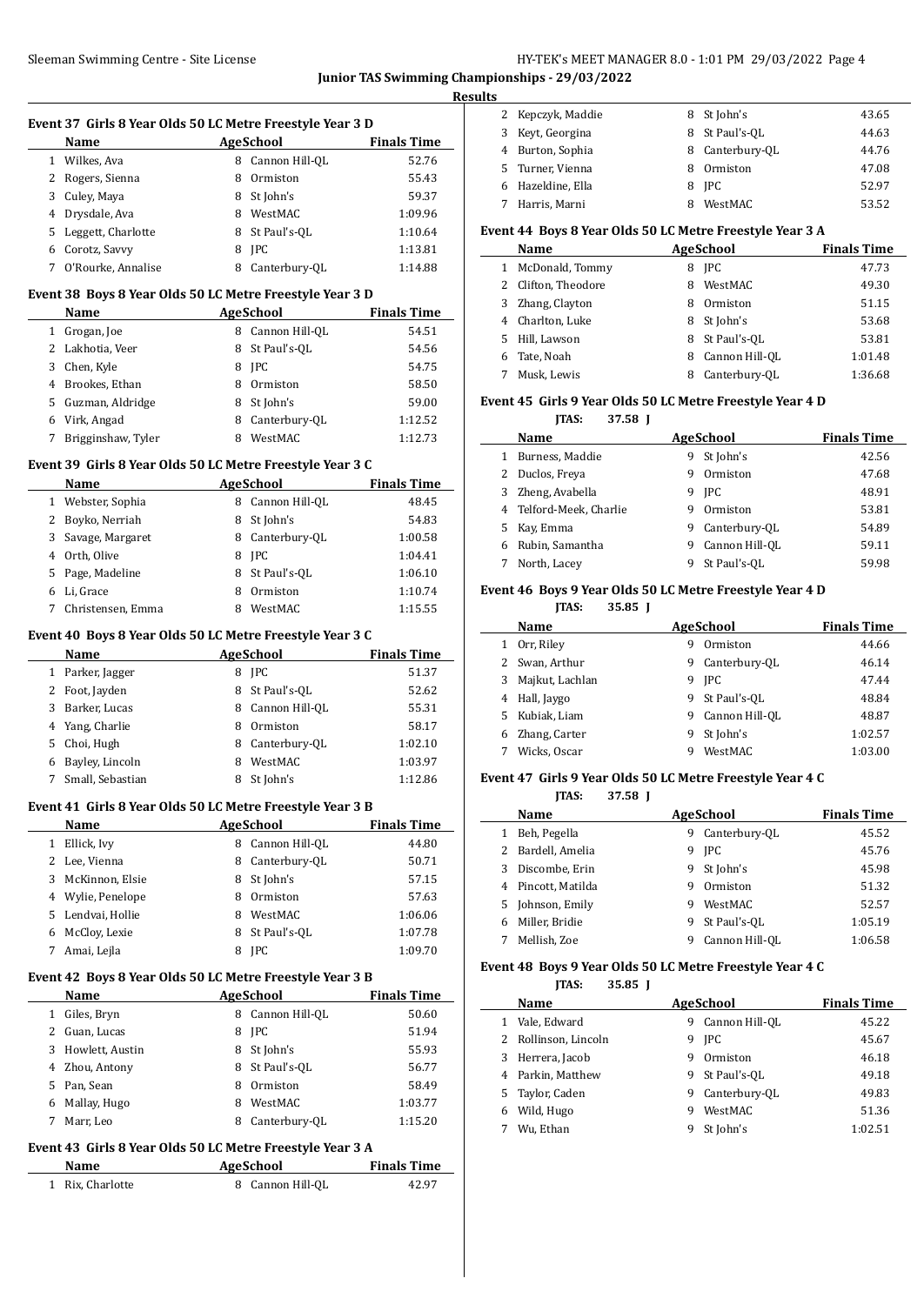**Results**

 $\sim$ 

#### **Event 49 Girls 9 Year Olds 50 LC Metre Freestyle Year 4 B JTAS: 37.58 J**

|    | наз:<br>37.JO I    |                     |                    |
|----|--------------------|---------------------|--------------------|
|    | Name               | AgeSchool           | <b>Finals Time</b> |
|    | Graham, Nyree      | St John's<br>9      | 41.34              |
|    | 2 Niehaus, Kiara   | Ormiston<br>9       | 46.33              |
| 3  | Johnson, Daisy     | <b>IPC</b><br>9     | 49.17              |
|    | 4 Treadwell, Livia | Cannon Hill-OL<br>9 | 50.60              |
| 5. | Coubrough, Sophie  | WestMAC<br>9        | 52.05              |
| 6  | Garnham, Scarlotte | Canterbury-OL<br>9  | 52.30              |
|    | Westley, Amelia    | St Paul's-OL<br>9   | 56.20              |

# **Event 50 Boys 9 Year Olds 50 LC Metre Freestyle Year 4 B**

#### **JTAS: 35.85 J**

|    | Name                  |   | <b>AgeSchool</b> | <b>Finals Time</b> |
|----|-----------------------|---|------------------|--------------------|
|    | O'Bree, Levi          | 9 | <b>IPC</b>       | 43.28              |
| 3  | Cox, Caleb            | 9 | Ormiston         | 44.31              |
|    | 4 Marr, Patrick       | 9 | Canterbury-OL    | 46.96              |
| 5. | van Deventer, Finley  | 9 | WestMAC          | 49.23              |
|    | 6 McGreevey, Fletcher | 9 | St Paul's-OL     | 51.41              |
|    | Bridge, Liam          |   | St John's        | 1:05.32            |

#### **Event 51 Girls 9 Year Olds 50 LC Metre Freestyle Year 4 A**

| JTAS: | 37.58 J 2013 | T Logan |
|-------|--------------|---------|

|    | Name              | AgeSchool | <b>Finals Time</b> |        |
|----|-------------------|-----------|--------------------|--------|
|    | Guthrie, Zoe      | 9         | St John's          | 37.291 |
|    | 2 Lin, Prudence   | 9         | Ormiston           | 42.13  |
| 3  | Evans, Leila      | 9         | Cannon Hill-OL     | 44.02  |
| 4  | Dong, Lelia       | 9         | Canterbury-OL      | 46.35  |
| 5. | Lange, Melissa    |           | 9 St Paul's-OL     | 46.65  |
| 6  | Triggs, Haylee    | 9         | <b>IPC</b>         | 51.32  |
|    | Bransgrove, Freya | q         | WestMAC            | 53.16  |

#### **Event 52 Boys 9 Year Olds 50 LC Metre Freestyle Year 4 A**

**JTAS: 35.85 J 2017 C Windolf**

| <b>Finals Time</b> |
|--------------------|
| 37.73              |
| 43.10              |
| 44.65              |
| 46.40              |
| 49.30              |
| 54.41              |
| 55.22              |
|                    |

#### **Event 53 Girls 10 Year Olds 50 LC Metre Freestyle Year 5 D**

#### **JTAS: 34.06 J**

|              | Name              | AgeSchool |                  | <b>Finals Time</b> |
|--------------|-------------------|-----------|------------------|--------------------|
| $\mathbf{1}$ | Morris, Leila     | 10        | St Paul's-OL     | 41.38              |
|              | 2 Trendler, Megan | 10        | Ormiston         | 42.61              |
|              | 3 Coburn, Holly   | 10        | Cannon Hill-OL   | 42.68              |
| 4            | Choi, Leah        |           | 10 Canterbury-OL | 44.26              |
|              | 5 Chen, Lindy     |           | 10 IPC           | 46.03              |
| 6            | Brien. Zoe        | 10        | WestMAC          | 46.69              |
|              | Fisher, Imogen    |           | 10 St John's     | 55.80              |

#### **Event 54 Boys 10 Year Olds 50 LC Metre Freestyle Year 5 D**

#### **JTAS: 32.24 J**

|    | Name             | AgeSchool |                 | <b>Finals Time</b> |
|----|------------------|-----------|-----------------|--------------------|
|    | Branch, James    | 10        | Ormiston        | 41.57              |
|    | 2 Lazdins, Aleks |           | 10 St Paul's-OL | 43.16              |
|    | 3 Hutton, Jack   | 10        | WestMAC         | 44.96              |
| 4  | Walton, Beau     |           | 10 IPC          | 46.61              |
| 5. | Gatherum, Euan   | 10        | Cannon Hill-OL  | 50.22              |
|    | Musk, Austin     | 10        | Canterbury-OL   | 52.44              |

|  | Morkus, Sohan |  |
|--|---------------|--|
|--|---------------|--|

#### 10 St John's 55.45

# **Event 55 Girls 10 Year Olds 50 LC Metre Freestyle Year 5 C JTAS: 34.06 J**

|   | Name                  | AgeSchool |                   | <b>Finals Time</b> |
|---|-----------------------|-----------|-------------------|--------------------|
|   | Welch, Bella          | 10        | <b>IPC</b>        | 38.43              |
|   | 2 Rix, Savannah       |           | 10 Cannon Hill-OL | 39.25              |
| 3 | Kelmanson, Hannah     |           | 10 Canterbury-OL  | 40.10              |
|   | Eastgate, Arden       | 10        | Ormiston          | 40.35              |
|   | 5 Andrews, Libby      |           | 10 St Paul's-OL   | 40.84              |
|   | van Deventer, Elliana | 10        | WestMAC           | 44.70              |
|   | O'Neill, Abigail      | 10        | St John's         | 51.84              |

#### **Event 56 Boys 10 Year Olds 50 LC Metre Freestyle Year 5 C JTAS: 32.24 J**

|   | Name                |    | AgeSchool         | <b>Finals Time</b> |
|---|---------------------|----|-------------------|--------------------|
|   | 1 Pennefather, Drew | 10 | Ormiston          | 41.20              |
|   | 2 Lakhotia, Henang  |    | 10 St Paul's-OL   | 42.03              |
| 3 | Barnes, Harry       |    | 10 IPC            | 42.92              |
|   | 4 Adams, Heath      |    | 10 Cannon Hill-OL | 42.97              |
|   | 5 Pengelly, Maxwell | 10 | WestMAC           | 45.59              |
| 6 | Haberman, Lucas     | 10 | St John's         | 50.54              |
|   | Pukallus, Hunter    | 10 | Canterbury-OL     | 55.92              |

#### **Event 57 Girls 10 Year Olds 50 LC Metre Freestyle Year 5 B JTAS: 34.06 J**

| наз: | 54. |
|------|-----|
|      |     |

|   | Name                   | <b>AgeSchool</b> |                   | <b>Finals Time</b> |
|---|------------------------|------------------|-------------------|--------------------|
| 1 | Prewett, Lily          |                  | 10 Canterbury-OL  | 38.46              |
|   | 2 Scherf, Mikayla      |                  | 10 Cannon Hill-OL | 38.58              |
| 3 | Neill, Siana           | 10               | Ormiston          | 39.43              |
| 4 | Bocsa, Izabella        | 10               | <b>IPC</b>        | 39.92              |
|   | 5 Merritt, Ava         |                  | 10 St Paul's-OL   | 40.11              |
| 6 | Bussian, Amelia        | 10               | WestMAC           | 41.86              |
|   | Rutherford-Currie, Mia | 10               | St John's         | 50.58              |

#### **Event 58 Boys 10 Year Olds 50 LC Metre Freestyle Year 5 B**

#### **JTAS: 32.24 J**

|      | Name              |    | AgeSchool         | <b>Finals Time</b> |
|------|-------------------|----|-------------------|--------------------|
| $*1$ | Doig, Harry       | 10 | Ormiston          | 37.73              |
| *1   | Budd, Kyle        |    | 10 Canterbury-OL  | 37.73              |
| 3    | Maxwell, Manaia   |    | 10 Cannon Hill-OL | 40.25              |
|      | 4 Hobbs, Mitchell |    | 10 St Paul's-OL   | 41.59              |
| 5.   | Hillier, Max      | 10 | WestMAC           | 43.37              |
|      | Pang, Kingsley    |    | 10 JPC            | 48.01              |

# **Event 59 Girls 10 Year Olds 50 LC Metre Freestyle Year 5 A**

|    | <b>TAS:</b>       | 34.06   2014 | T Logan           |                    |
|----|-------------------|--------------|-------------------|--------------------|
|    | Name              |              | AgeSchool         | <b>Finals Time</b> |
|    | Fay, Ruby         | 10           | Canterbury-OL     | 32.281             |
|    | McDonald, Alexis  | 10           | <b>IPC</b>        | 34.64              |
|    | Rees, Chloe       |              | 10 Cannon Hill-OL | 36.32              |
|    | Burling, Aida     | 10           | Ormiston          | 37.76              |
| 5. | Pickwick, Katelyn | 10           | WestMAC           | 38.34              |
|    | Blakey, Ava       | 10           | St Paul's-OL      | 40.12              |

# **Event 60 Boys 10 Year Olds 50 LC Metre Freestyle Year 5 A**

**JTAS: 32.24 J 1994 L Stanton**

|   | Name                | AgeSchool |                  | <b>Finals Time</b> |
|---|---------------------|-----------|------------------|--------------------|
|   | Blakey, Jake        |           | 10 St Paul's-OL  | 33.17              |
|   | 2 Theron, Oliver    |           | 10 St John's     | 34.72              |
| 3 | Fazackerley, Luke   | 10        | WestMAC          | 36.13              |
|   | Jenkins, Callum     |           | 10 Canterbury-OL | 36.50              |
|   | 5 Thirkill, Emmmett | 10        | Ormiston         | 36.76              |
| 6 | Dunham, Cavel       |           | 10 IPC           | 44.21              |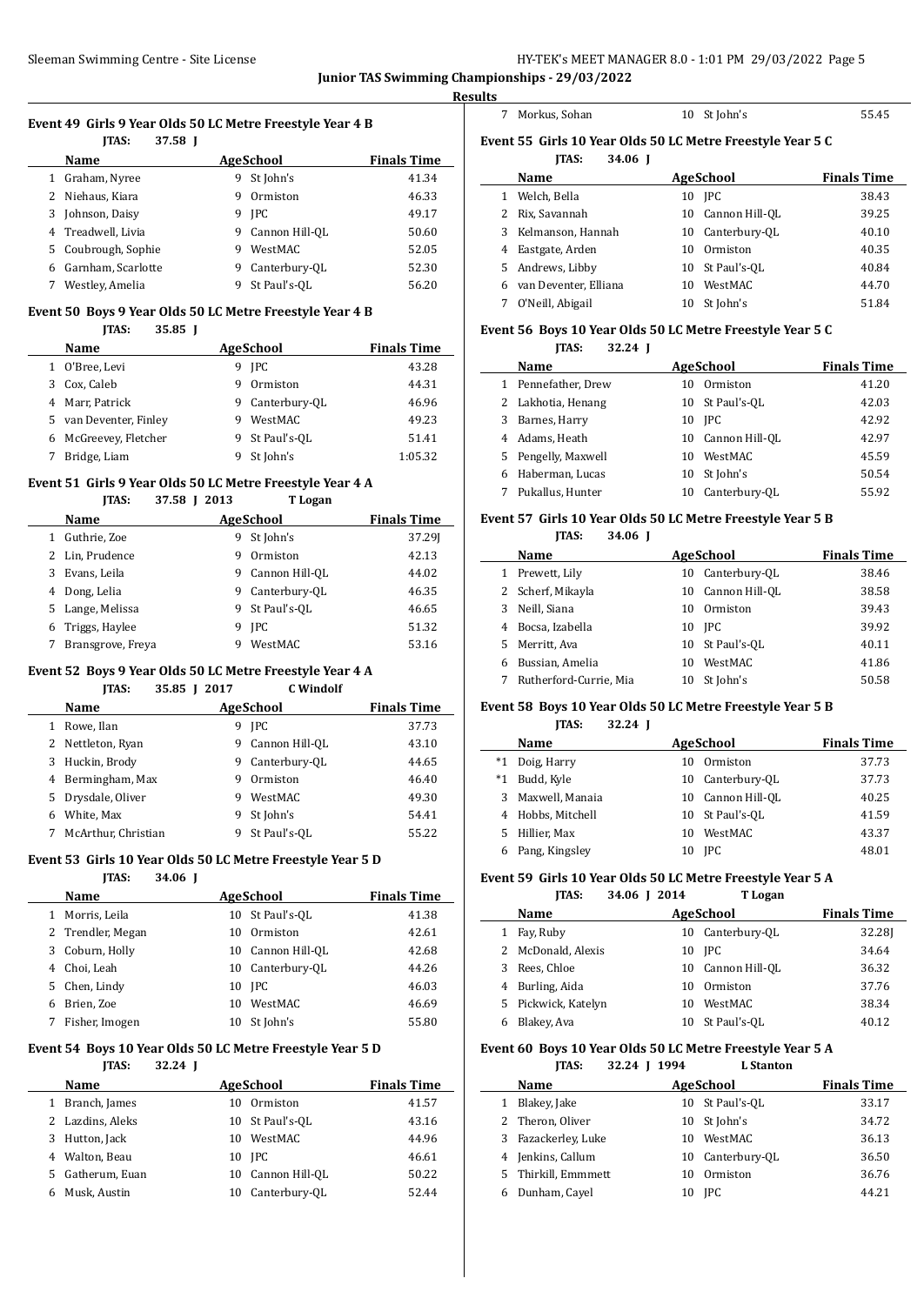# Sleeman Swimming Centre - Site License **HY-TEK's MEET MANAGER 8.0 - 1:01 PM 29/03/2022** Page 6

**Junior TAS Swimming Championships - 29/03/2022**

# **(Event 60 Boys 10 Year Olds 50 LC Metre Freestyle Year 5 A)**

**Name AgeSchool Finals Time** 7 Weekly, Ethan 10 Cannon Hill-QL 44.79

# **Event 61 Girls 11 Year Olds 50 LC Metre Freestyle Year 6 D**

### **JTAS: 31.48 J**

|    | .                | .  |                  |                    |
|----|------------------|----|------------------|--------------------|
|    | Name             |    | AgeSchool        | <b>Finals Time</b> |
|    | Kang, Isabella   |    | 11 <b>IPC</b>    | 36.97              |
|    | 2 Randall, Abbey |    | 11 WestMAC       | 39.30              |
| 3  | Clarke, Jaimee   |    | 11 Canterbury-OL | 40.04              |
|    | Fisher, Siaan    | 11 | Ormiston         | 41.97              |
| 5. | Brookes, Emily   |    | 11 St Paul's-OL  | 42.57              |
| 6  | Butler, Angel    | 11 | St John's        | 47.73              |
|    | Green, Isla      |    | Cannon Hill-OL   | 54.11              |

#### **Event 62 Boys 11 Year Olds 50 LC Metre Freestyle Year 6 D**

# **JTAS: 31.42 J**

|   | Name             | AgeSchool |                   | <b>Finals Time</b> |
|---|------------------|-----------|-------------------|--------------------|
|   | van Dee, Tiago   | 11        | Ormiston          | 38.36              |
|   | Clarke, Callum   |           | 11 Canterbury-OL  | 39.95              |
| 3 | Hartland, Cooper |           | 11 St Paul's-OL   | 40.46              |
| 4 | Shanahan, Mannix | 11        | WestMAC           | 40.59              |
| 5 | Eichmann, Maalik |           | 11 IPC            | 40.98              |
| 6 | Lee, Liam        |           | 11 Cannon Hill-OL | 42.33              |
|   | Black, Heston    |           | St John's         | 43.48              |

#### **Event 63 Girls 11 Year Olds 50 LC Metre Freestyle Year 6 C**

#### **JTAS: 31.48 J**

|    | Name                    | <b>AgeSchool</b>   | <b>Finals Time</b> |
|----|-------------------------|--------------------|--------------------|
|    | Mason, Eloise           | 11 <b>IPC</b>      | 36.39              |
| 2  | Jefferd, Lottie         | WestMAC<br>11      | 39.99              |
| 3  | Ries, Lyla              | 11 Canterbury-OL   | 40.33              |
|    | 4 Angus-Kellar, Natalie | Ormiston<br>11     | 43.12              |
| 5. | Schmidt, Zoe            | 11 Cannon Hill-OL  | 43.94              |
| 6  | Bate, Victoria          | 11 St John's       | 44.25              |
|    | Armstrong, Charlotte    | St Paul's-OL<br>11 | 46.77              |

# **Event 64 Boys 11 Year Olds 50 LC Metre Freestyle Year 6 C**

# **JTAS: 31.42 J**

|    | <b>Name</b>       |    | AgeSchool         | <b>Finals Time</b> |
|----|-------------------|----|-------------------|--------------------|
| 1  | Dyer, Austin      |    | 11 Canterbury-OL  | 36.13              |
|    | 2 Zharkov, Ivan   | 11 | Ormiston          | 36.32              |
| 3  | Tran, Dat         | 11 | St John's         | 38.03              |
|    | 4 Ludjio, Abraham |    | 11 St Paul's-OL   | 38.15              |
| 5. | Wright, Eli       |    | 11 <b>IPC</b>     | 40.28              |
| 6  | Deane, Finn       | 11 | WestMAC           | 40.42              |
|    | Baker, Luke       |    | 11 Cannon Hill-OL | 40.72              |

#### **Event 65 Girls 11 Year Olds 50 LC Metre Freestyle Year 6 B JTAS: 31.48 J**

# **Name AgeSchool Finals Time** 1 McLauchlan, Molly 11 JPC 31.79 2 List, Charli 11 Canterbury-QL 36.27 Garnett, Tyannah 11 WestMAC 39.99 Guandalini, Eliza 11 Cannon Hill-QL 40.56 Johnston, Lucy 11 Ormiston 42.02 McCloy, Sienna 11 St Paul's-QL 42.50 Lowe, Emmilene 11 St John's 42.80

# **Event 66 Boys 11 Year Olds 50 LC Metre Freestyle Year 6 B**

# **JTAS: 31.42 J**

| <b>Name</b>       | AgeSchool   | <b>Finals Time</b> |
|-------------------|-------------|--------------------|
| 1 Flaksbard, Luiz | 11 Ormiston | 35.61              |
| 2 Parker, Wylei   | 11 IPC      | 37.08              |

| <b>Results</b> |                     |    |                   |       |  |  |
|----------------|---------------------|----|-------------------|-------|--|--|
|                | 3 Carpenter, Joseph | 11 | WestMAC           | 37.90 |  |  |
|                | 4 Parker, Jack      |    | 11 St Paul's-OL   | 38.61 |  |  |
|                | 5 Thomas, Reuben    |    | 11 St John's      | 39.24 |  |  |
|                | *6 Tennant, Tobias  |    | 11 Cannon Hill-OL | 42.54 |  |  |
|                | *6 Newton, Banjo    | 11 | Canterbury-QL     | 42.54 |  |  |

# **Event 67 Girls 11 Year Olds 50 LC Metre Freestyle Year 6 A**

|   | <b>ITAS:</b>      | 31.48 I 2018 | H Lingo           |                    |
|---|-------------------|--------------|-------------------|--------------------|
|   | Name              |              | <b>AgeSchool</b>  | <b>Finals Time</b> |
|   | Ho, Renita        |              | 11 IPC            | 33.47              |
| 2 | Monroe, Evie      |              | 11 Canterbury-OL  | 37.34              |
| 3 | Wyer, Dorothy     |              | 11 Cannon Hill-OL | 38.26              |
| 4 | Hunter, Olivia    | 11           | Ormiston          | 39.06              |
| 5 | Jordan, Tegan     | 11           | WestMAC           | 40.34              |
| 6 | White, Sienna     | 11           | St John's         | 40.85              |
|   | Leggett, Isabella | 11           | St Paul's-OL      | 42.12              |

# **Event 68 Boys 11 Year Olds 50 LC Metre Freestyle Year 6 A**

**JTAS: 31.42 J 2015 H McKillop**

|    | Name                | <b>AgeSchool</b> |                   | <b>Finals Time</b> |
|----|---------------------|------------------|-------------------|--------------------|
| 1  | Kepczyk, Jonathan   |                  | 11 St John's      | 33.54              |
|    | 2 Holdway, Luke     |                  | 11 <b>IPC</b>     | 34.70              |
| 3  | Guy, Charlie        |                  | 11 St Paul's-OL   | 36.33              |
|    | Whittal, Blake      | 11               | Ormiston          | 36.58              |
| 5. | van Deventer, Caleb | 11               | WestMAC           | 36.79              |
|    | Samson-Wood, Ashton |                  | 11 Cannon Hill-OL | 40.00              |
|    | Franklin, Darcy     |                  | Canterbury-OL     | 40.04              |

#### **Event 69 Girls 8 Year Olds 50 LC Metre Backstroke Year 3 B**

|   | Name             |   | AgeSchool        | <b>Finals Time</b> |  |
|---|------------------|---|------------------|--------------------|--|
| 1 | Lee, Vienna      | 8 | Canterbury-OL    | 54.08              |  |
|   | 2 Boyko, Nerriah | 8 | St John's        | 57.47              |  |
|   | 3 Rees, Anabel   |   | 8 Cannon Hill-OL | 59.53              |  |
| 4 | Orth, Olive      | 8 | <b>IPC</b>       | 1:02.62            |  |
|   | 5 Rogers, Sienna | 8 | Ormiston         | 1:03.52            |  |
| 6 | McCloy, Lexie    | 8 | St Paul's-OL     | 1:12.71            |  |
|   | Drysdale, Ava    | 8 | WestMAC          | 1:19.66            |  |
|   |                  |   |                  |                    |  |

# **Event 70 Boys 8 Year Olds 50 LC Metre Backstroke Year 3 B**

|    | Name           |   | AgeSchool      | <b>Finals Time</b> |  |
|----|----------------|---|----------------|--------------------|--|
| 1  | Foot, Jayden   | 8 | St Paul's-OL   | 55.64              |  |
| 2  | Guan, Lucas    | 8 | <b>IPC</b>     | 1:00.77            |  |
| 3  | Pan, Sean      | 8 | Ormiston       | 1:00.96            |  |
| 4  | Choi, Hugh     | 8 | Canterbury-OL  | 1:03.01            |  |
| 5. | Grogan, Joe    | 8 | Cannon Hill-OL | 1:03.27            |  |
| 6  | Dunbar, James  | 8 | St John's      | 1:04.80            |  |
|    | Neale, Spencer | 8 | WestMAC        | 1:17.49            |  |

### **Event 71 Girls 8 Year Olds 50 LC Metre Backstroke Year 3 A**

|    | Name            | AgeSchool           | <b>Finals Time</b> |
|----|-----------------|---------------------|--------------------|
|    | Burton, Sophia  | Canterbury-OL<br>8  | 48.32              |
| 2. | Keyt, Georgina  | St Paul's-OL<br>8   | 56.80              |
| 3  | Kepczyk, Maddie | St John's<br>8      | 57.92              |
| 4  | Turner, Vienna  | Ormiston<br>8       | 59.04              |
| 5. | Hazeldine, Ella | <b>IPC</b><br>8     | 1:01.02            |
|    | Rix, Charlotte  | Cannon Hill-OL<br>8 | 1:01.90            |
|    | Harris, Marni   | WestMAC             | 1:07.11            |

# **Event 72 Boys 8 Year Olds 50 LC Metre Backstroke Year 3 A**

|   | Name              | AgeSchool      | <b>Finals Time</b> |
|---|-------------------|----------------|--------------------|
|   | McDonald, Tommy   | 8 IPC          | 53.37              |
|   | 2 Zhang, Clayton  | Ormiston       | 57.18              |
| 3 | Zhou, Antony      | 8 St Paul's-OL | 58.68              |
|   | Clifton, Theodore | WestMAC        | 58.78              |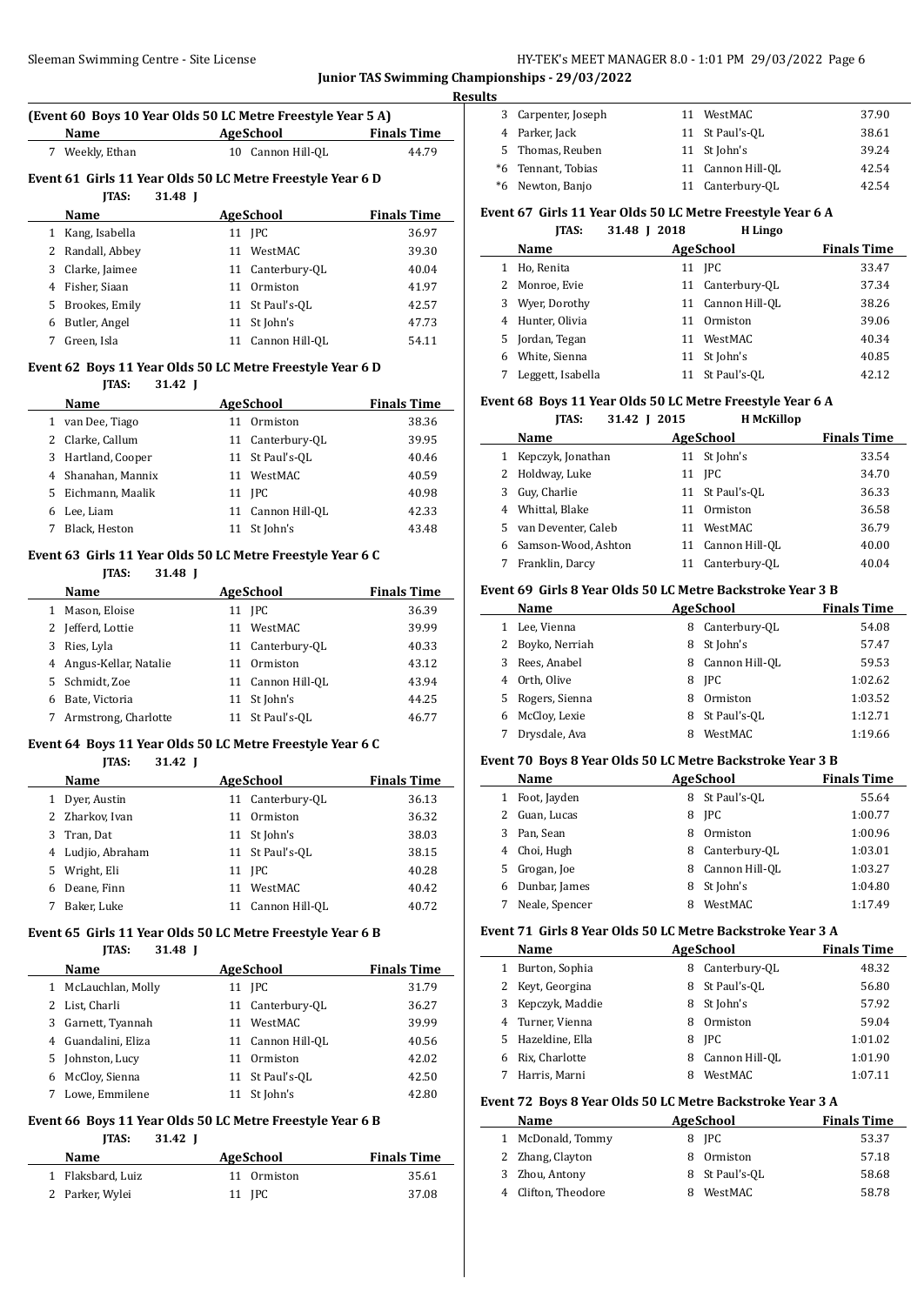**Results**

#### **(Event 72 Boys 8 Year Olds 50 LC Metre Backstroke Year 3 A)**

| <b>Name</b>        | AgeSchool        | <b>Finals Time</b> |
|--------------------|------------------|--------------------|
| 5 Tate, Noah       | 8 Cannon Hill-OL | 59.79              |
| 6 Guzman, Aldridge | 8 St John's      | 1:02.55            |
| Marr, Leo          | 8 Canterbury-OL  | 1:42.27            |

# **Event 73 Girls 9 Year Olds 50 LC Metre Backstroke Year 4 B**

| 45.30 I<br><b>TAS:</b> |                     |                    |
|------------------------|---------------------|--------------------|
| <b>Name</b>            | AgeSchool           | <b>Finals Time</b> |
| Graham, Nyree          | St John's<br>9      | 48.96              |
| Dong, Lelia            | Canterbury-OL<br>9  | 54.70              |
| Triggs, Haylee         | <b>IPC</b><br>9     | 57.20              |
| Bradbury, Angela       | Cannon Hill-OL<br>9 | 58.51              |
| Duclos, Freya          | Ormiston            | 59.17              |
| Bransgrove, Freya      | WestMAC<br>9        | 1:02.43            |
| Miller, Bridie         | St Paul's-OL<br>9   | 1:12.11            |
|                        |                     |                    |

# **Event 74 Boys 9 Year Olds 50 LC Metre Backstroke Year 4 B**

### **JTAS: 43.07 J**

|    | Name                |   | AgeSchool      | <b>Finals Time</b> |
|----|---------------------|---|----------------|--------------------|
| 1  | Nettleton, Ryan     | 9 | Cannon Hill-OL | 49.01              |
| 2. | O'Bree, Levi        | 9 | <b>IPC</b>     | 52.21              |
| 3  | Cox, Caleb          | 9 | Ormiston       | 52.93              |
| 4  | Marr, Patrick       | 9 | Canterbury-OL  | 53.33              |
| 5  | McGreevey, Fletcher | 9 | St Paul's-OL   | 55.55              |
| 6  | Wild, Hugo          | 9 | WestMAC        | 1:00.33            |
|    | Bridge, Liam        | 9 | St John's      | 1:11.91            |

# **Event 75 Girls 9 Year Olds 50 LC Metre Backstroke Year 4 A**

**JTAS: 45.30 J 2013 T Logan**

|    | Name               |   | AgeSchool      | <b>Finals Time</b> |
|----|--------------------|---|----------------|--------------------|
|    | Guthrie, Zoe       | 9 | St John's      | 45.45              |
| 2  | Evans, Leila       | 9 | Cannon Hill-OL | 53.39              |
| 3  | Niehaus, Kiara     | 9 | Ormiston       | 54.54              |
|    | Zheng, Avabella    | 9 | <b>IPC</b>     | 56.77              |
| 5. | Garnham, Scarlotte | 9 | Canterbury-OL  | 56.81              |
| 6  | Coubrough, Sophie  | 9 | WestMAC        | 58.60              |
|    | North, Lacev       | 9 | St Paul's-OL   | 1:08.41            |
|    |                    |   |                |                    |

# **Event 76 Boys 9 Year Olds 50 LC Metre Backstroke Year 4 A**

**JTAS: 43.07 J 2017 J Kordis**

|   | Name                  |   | <b>AgeSchool</b> | <b>Finals Time</b> |
|---|-----------------------|---|------------------|--------------------|
|   | Rowe, Ilan            | 9 | <b>IPC</b>       | 46.37              |
|   | 2 Huckin, Brody       | 9 | Canterbury-OL    | 52.25              |
| 3 | Weekley, Myles        | 9 | Cannon Hill-OL   | 53.75              |
| 4 | Bermingham, Max       | 9 | Ormiston         | 55.46              |
|   | 5 McArthur, Christian | 9 | St Paul's-OL     | 58.69              |
| 6 | White, Max            | 9 | St John's        | 59.30              |
|   | Drysdale, Oliver      | 9 | WestMAC          | 1:00.80            |
|   |                       |   |                  |                    |

# **Event 77 Girls 10 Year Olds 50 LC Metre Backstroke Year 5 B**

# **JTAS: 39.17 J**

|    | Name            | <b>AgeSchool</b> | <b>Finals Time</b> |         |
|----|-----------------|------------------|--------------------|---------|
| 1  | Prewett, Lily   | 10               | Canterbury-OL      | 45.58   |
| 2  | Welch, Bella    |                  | 10 IPC             | 46.46   |
| 3  | Neill, Siana    | 10               | Ormiston           | 46.95   |
| 4  | Morris, Leila   |                  | 10 St Paul's-OL    | 48.86   |
| 5. | Giles, Connie   | 10               | Cannon Hill-OL     | 49.69   |
| 6  | Bussian, Amelia | 10               | WestMAC            | 1:01.10 |
|    | Fisher, Imogen  | 10               | St John's          | 1:02.69 |

#### **Event 78 Boys 10 Year Olds 50 LC Metre Backstroke Year 5 B JTAS: 37.40 J**

|   | і і нэ.<br>37.4V I  |    |                   |                    |
|---|---------------------|----|-------------------|--------------------|
|   | Name                |    | AgeSchool         | <b>Finals Time</b> |
| 1 | Jenkins, Callum     |    | 10 Canterbury-OL  | 48.30              |
|   | 2 Lakhotia, Henang  |    | 10 St Paul's-OL   | 48.99              |
|   | 3 Pennefather, Drew | 10 | Ormiston          | 49.92              |
|   | 4 Adams, Heath      |    | 10 Cannon Hill-OL | 53.53              |
|   | 5 Pang, Kingsley    | 10 | <b>IPC</b>        | 54.37              |
| 6 | Hillier, Max        | 10 | WestMAC           | 59.85              |
|   | Merkus, Johan       | 10 | St John's         | 1:01.68            |
|   |                     |    |                   |                    |

# **Event 79 Girls 10 Year Olds 50 LC Metre Backstroke Year 5 A**

| <b>JTAS:</b> | 39.17 J 2013 | L Kuhnemann. |
|--------------|--------------|--------------|
|              |              |              |

|   | Name                   |    | <b>AgeSchool</b> | <b>Finals Time</b> |
|---|------------------------|----|------------------|--------------------|
|   | Fay, Ruby              |    | 10 Canterbury-OL | 39.89              |
|   | McDonald, Alexis       |    | 10 IPC           | 43.74              |
|   | Blakey, Ava            |    | 10 St Paul's-OL  | 44.35              |
| 4 | Burling, Aida          | 10 | Ormiston         | 46.89              |
|   | 5 Pickwick, Katelyn    | 10 | WestMAC          | 48.05              |
|   | Ellick, Grace          | 10 | Cannon Hill-OL   | 49.30              |
|   | Rutherford-Currie, Mia | 10 | St John's        | 1:10.24            |
|   |                        |    |                  |                    |

# **Event 80 Boys 10 Year Olds 50 LC Metre Backstroke Year 5 A**

# **JTAS: 37.40 J 2017 K Fisher**

|   | Name                |    | AgeSchool       | <b>Finals Time</b> |
|---|---------------------|----|-----------------|--------------------|
| 1 | Blakey, Jake        |    | 10 St Paul's-OL | 40.87              |
|   | 2 Theron, Oliver    |    | 10 St John's    | 41.67              |
|   | 3 Thirkill, Emmmett | 10 | Ormiston        | 43.26              |
| 4 | Budd, Kyle          | 10 | Canterbury-OL   | 45.09              |
|   | 5 Fazackerley, Luke | 10 | WestMAC         | 46.98              |
| 6 | Walker, Matt        | 10 | Cannon Hill-OL  | 54.90              |
|   | Dunham, Cayel       | 10 | <b>IPC</b>      | 59.22              |

# **Event 81 Girls 11 Year Olds 50 LC Metre Backstroke Year 6 B**

### **JTAS: 36.66 J**

|    | Name                   | <b>AgeSchool</b>  | <b>Finals Time</b> |
|----|------------------------|-------------------|--------------------|
|    | Ho, Renita             | 11 <b>IPC</b>     | 41.27              |
|    | List, Charli           | 11 Canterbury-OL  | 43.30              |
| 3  | Guandalini, Eliza      | 11 Cannon Hill-OL | 48.02              |
| 4  | Lowe, Emmilene         | 11 St John's      | 51.23              |
| 5. | Jordan, Tegan          | WestMAC<br>11     | 51.68              |
| 6  | Hollingdrake-Quin, Ada | 11 St Paul's-OL   | 51.72              |
|    | Johnston, Lucy         | Ormiston          | 52.07              |
|    |                        |                   |                    |

#### **Event 82 Boys 11 Year Olds 50 LC Metre Backstroke Year 6 B JTAS: 35.31 J**

|   | LAS:<br>33.31 I     |    |                  |                    |
|---|---------------------|----|------------------|--------------------|
|   | Name                |    | <b>AgeSchool</b> | <b>Finals Time</b> |
| 1 | Franklin, Darcy     | 11 | Canterbury-OL    | 45.30              |
| 2 | Flaksbard, Luiz     | 11 | Ormiston         | 47.47              |
| 3 | Wright, Eli         |    | 11 <b>IPC</b>    | 48.81              |
| 4 | Guy, Charlie        |    | 11 St Paul's-OL  | 49.83              |
|   | 5 McAlister, Joseph | 11 | Cannon Hill-OL   | 50.75              |
| 6 | Carpenter, Joseph   | 11 | WestMAC          | 50.99              |
|   | Thomas, Reuben      | 11 | St John's        | 51.56              |

#### **Event 83 Girls 11 Year Olds 50 LC Metre Backstroke Year 6 A JTAS: 36.66 J 2017 A Gallo**

| Name                | AgeSchool         | <b>Finals Time</b> |
|---------------------|-------------------|--------------------|
| 1 McLauchlan, Molly | 11 IPC            | 38.57              |
| 2 Monroe, Evie      | 11 Canterbury-OL  | 45.56              |
| 3 Randall, Abbey    | 11 WestMAC        | 46.91              |
| 4 Wyer, Dorothy     | 11 Cannon Hill-OL | 48.44              |
| 5 White, Sienna     | 11 St John's      | 49.02              |